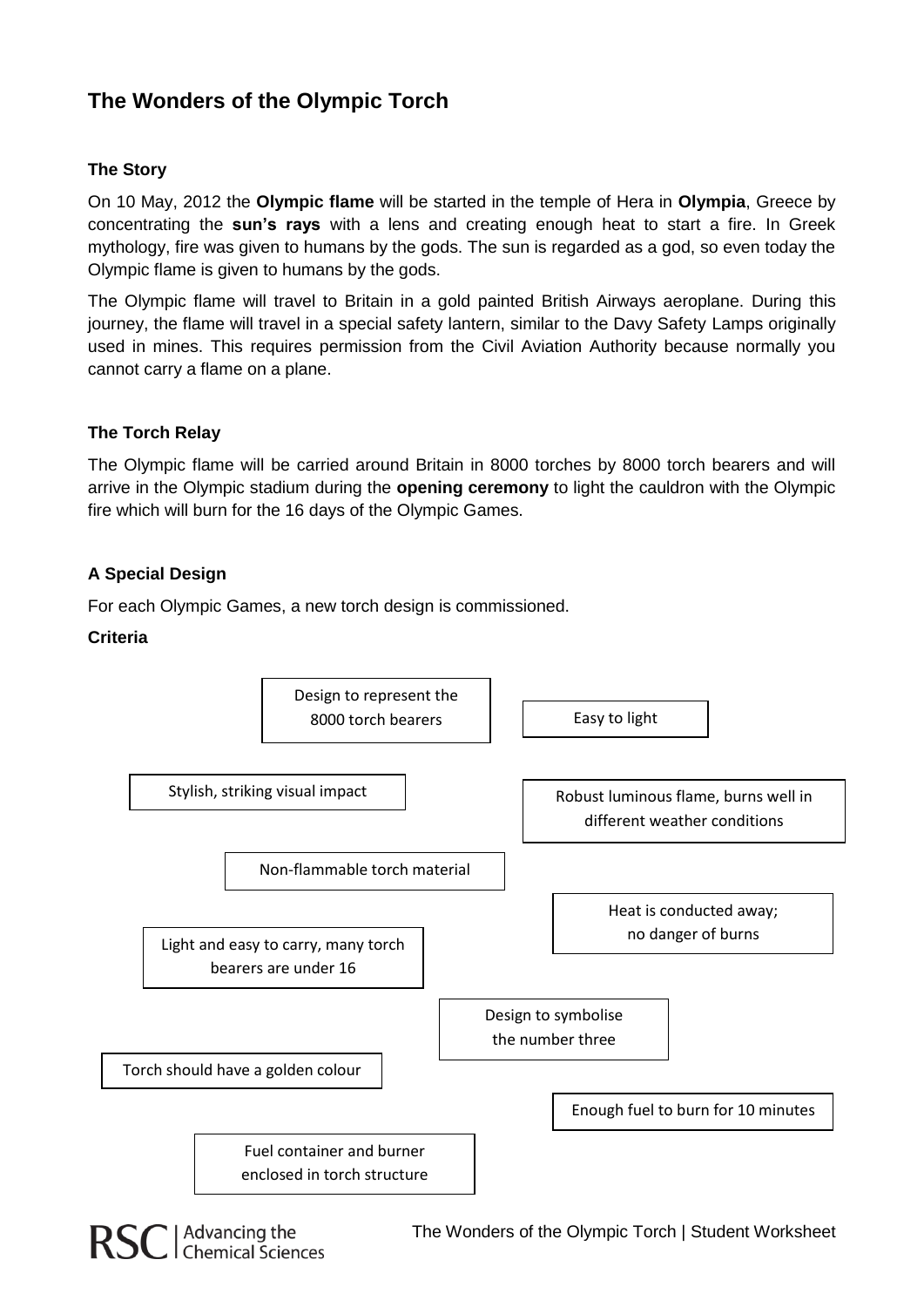# **Questions for the Torch Designer**

### **Participation is everything…**

- 1. What type of material conducts heat well and is non-flammable?
- 2. Which metal is light?
- 3. Which type of fuel is light and easy to ignite?
- 4. Which gases are commonly used as fuel?
- 5. Write an equation for the combustion of propane.
- 6. How can you stop the torch from getting too hot and at the same time make it lighter?
- 7. The fuel container is filled with a mixture of propane and butane. Why is methane not used?
- 8. The torch is made of aluminium. How can the golden colour be achieved?
- 9. The torch is designed to burn for 10 minutes. How much gas is needed to burn for 10 minutes?

We need to some extra information; we need to know the flow rate of the gas through the valve.

#### **Let's assume that the flow rate is 40 cm<sup>3</sup> per second**.

- What volume of gas will flow in 10 minutes?
- How many moles of propane is this?
- What mass of propane does the gas canister contain?
- The canister of gas actually contains a mixture of propane and butane. **Let's assume that it is a 1:1 mixture.**
- 10. What is a flame? What gives the colour of the flame?
- 11. A propane/butane flame with a plentiful supply of air is blue. A gas flame with a slightly insufficient supply of air is orange.
	- What could explain the difference in colour? Think in terms of energy and temperature.